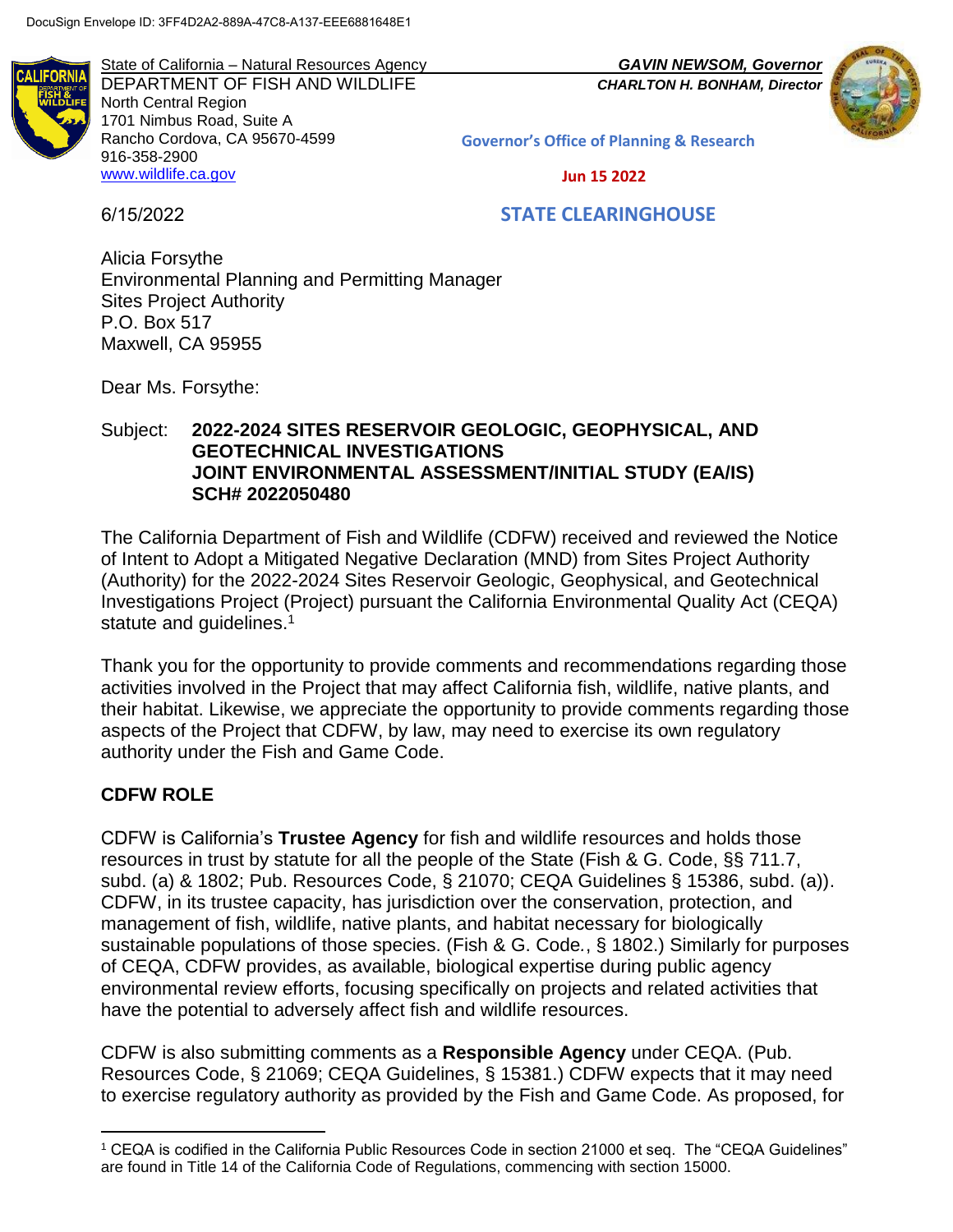example, the Project may be subject to CDFW's lake and streambed alteration regulatory authority. (Fish & G. Code, § 1600 et seq.) Likewise, to the extent implementation of the Project as proposed may result in "take" as defined by State law of any species protected under the California Endangered Species Act (CESA) (Fish & G. Code, § 2050 et seq.), related authorization as provided by the Fish and Game Code may be obtained. CDFW also administers the Native Plant Protection Act, Natural Community Conservation Act, and other provisions of the Fish and Game Code that afford protection to California's fish and wildlife resources.

## **PROJECT DESCRIPTION SUMMARY**

The Project area is generally located within the areas in and near the Antelope Valley in Colusa and Glenn Counties where the dams, reservoirs, pipelines, and related facilities could be located for the proposed Sites Reservoir, along with areas near the town of Dunnigan in Yolo County where pipelines and related facilities could be located for the proposed Sites Reservoir.

The proposed Project (also referred to as the Proposed Action in the Draft Environmental Assessment/Initial Study [EA/IS]) includes conducting geologic, geotechnical, and geophysical investigations, focusing on those areas proposed for the Sites Reservoir saddle dams, roads, bridges, pumping and generating plants, borrow areas, tunnels, pipelines, and transmission corridors. The investigations would be sited in areas where additional or updated data is needed to inform engineering cost projections, design, and preparation of permit applications for the proposed Sites Reservoir and associated facilities. Three types of investigations are planned, including surface geologic investigations, surface geophysical investigations, and subsurface geotechnical investigations.

Surface geologic investigations would include mapping the existing geology of the proposed Sites Reservoir inundation area, proposed conveyance facilities, and roads. Surveys would be performed on foot within areas immediately surrounding Funks Reservoir and lands between the existing reservoir and the proposed Sites Reservoir inundation area including lands south of Hunters Creek, east and south of Funks Creek, adjacent to Maxwell Sites Road and Sites Lodoga Road, and throughout the proposed Dunnigan Pipeline corridor.

Surface geophysical investigations would consist of walking surveys along up to 100 transect lines within the proposed Sites Reservoir inundation area. As part of these investigations, up to 16 geologic pedestrian surveys are also proposed in other locations within the Project area. Geophysical investigations typically involve various noninvasive or minimally invasive physical methods to determine the properties of the subsurface down to about 3 feet in depth.

Subsurface geotechnical investigations are intended to provide information on geologic conditions 20 to 550 feet below grade. Up to 70 pavement cores, 258 augers and borings, and 33 cone penetration test (CPT) probes are proposed within the proposed Sites Reservoir inundation area and associated conveyance facilities areas in Colusa, Glenn,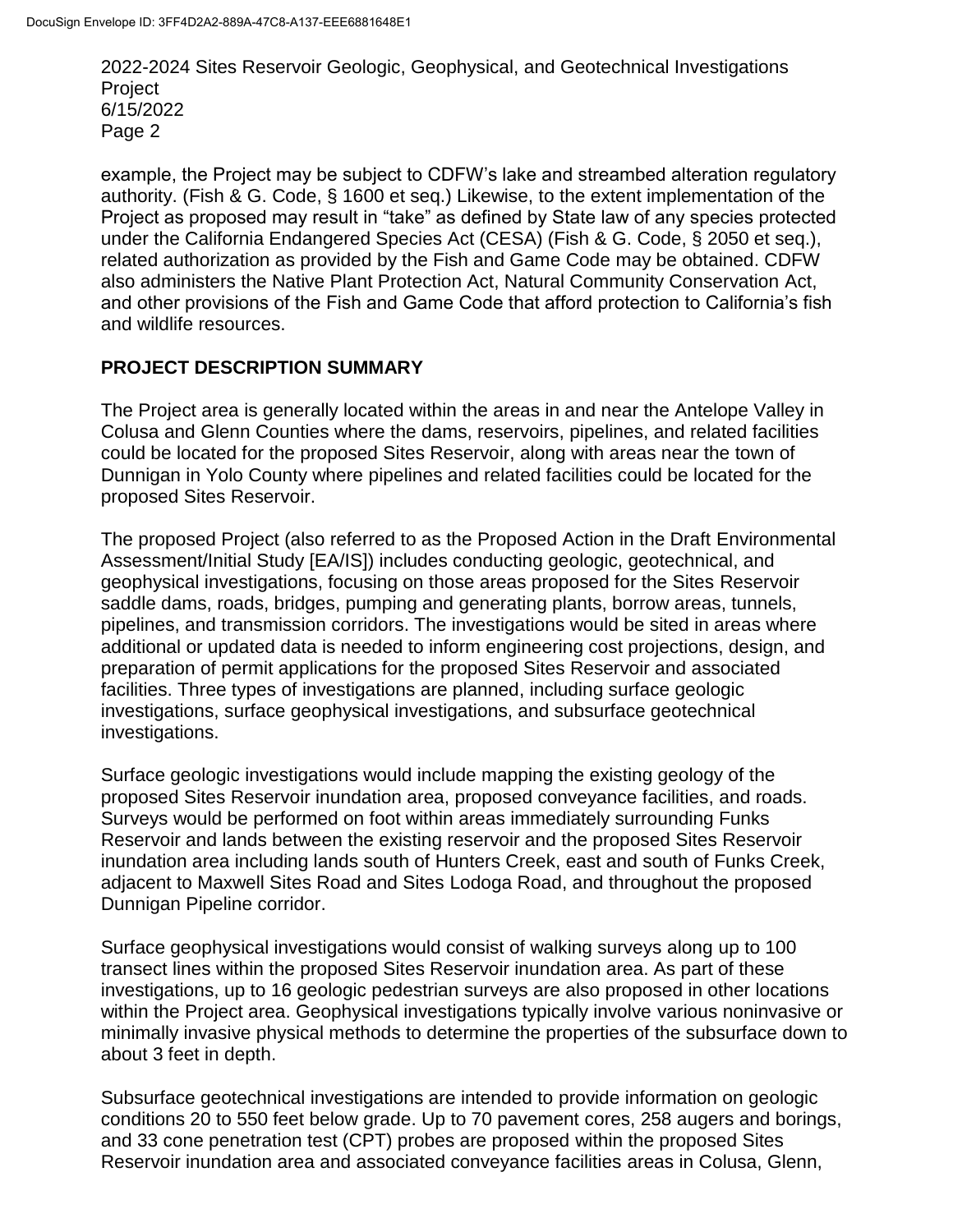and Yolo Counties. In addition, approximately 70 piezometers (a type of groundwater monitoring well) are proposed at select auger or boring locations. This effort is conducted through exploratory pavement borings, auger and rotary wash borings with downhole testing and rock coring, and CPT probes to collect subsurface data and samples and examine material processing requirements.

## **COMMENTS AND RECOMMENDATIONS**

CDFW offers the comments and recommendations below to assist the Authority in adequately identifying and, where appropriate, mitigating the Project's significant, or potentially significant, direct, and indirect impacts on fish and wildlife (biological) resources.

## **COMMENTS**

l

#### **Giant Garter Snake**

Giant garter snake (*Thamnophis gigas*, GGS) is a state and federally-listed species with a high potential to occur within the Project area. Because GGS is listed as 'threatened' under CESA, "take"<sup>2</sup> is prohibited unless the Authority obtains take authorization (e.g., a CESA Incidental Take Permit) from CDFW. The EA/IS's Appendix C states that the Project is "not anticipated to require a permit for take for state listed endangered or threatened species or species proposed for state listing". If the Authority decides to proceed without obtaining CESA take authorization, CDFW recommends modifying the EA/IS's mitigation measures as described below to reduce the risk of take. Please note that while these measures may reduce risk, they cannot guarantee that take will be avoided, and take of GGS without CESA take authorization is prohibited even with implementation of the measures as described below.

- 1. Mitigation Measure MM Bio-6 allows a United States Fish and Wildlife Service (USFWS) approved biologist to move GGS out of the work area if the GGS does not move out of the work area on its own. Capture and relocation of GGS is take. If the Authority does not intend to obtain take authorization for GGS pursuant to CESA, then MM Bio-6 should be changed to state that any GGS discovered within the work area shall be allowed to leave the area on its own, and that no capture or relocation will be allowed.
- 2. MM Bio-6 also proposes to avoid take of GGS by avoiding geotechnical activities in GGS upland habitat during the warmer months (April through October) when GGS are most active and having a biologist assess the locations of proposed boreholes to avoid small mammal burrows. While CDFW typically recommends limiting ground-disturbing work within GGS upland habitat to the active season to reduce the risk of injury or mortality to GGS while they are underground, it may be less risky to perform geotechnical activities during the cooler months if it can be reliably determined that the borehole locations will avoid burrows, cracks, crevices, or other potential refugia. However, it is important to note that the presence of underground burrows may not be immediately apparent. For example, California ground squirrel

<sup>2</sup> Fish and Game Code section 86 defines "take" as "hunt, pursue, catch, capture, or kill, or attempt to hunt, pursue, catch, capture, or kill".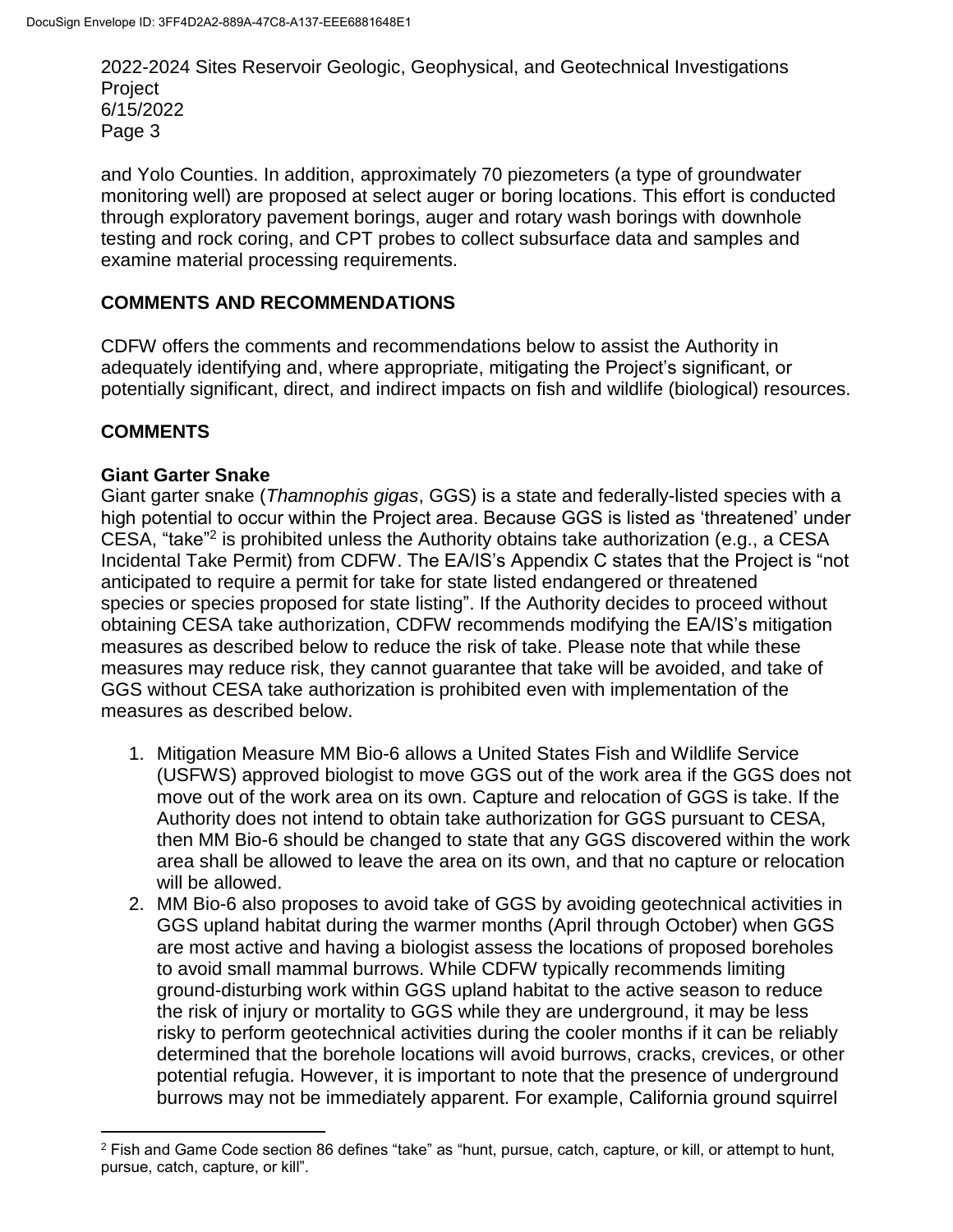burrows may extend 2 to 4 feet underground and have a length of up to 30 feet (UCIPM 2016). If the Authority decides to attempt to avoid take by avoiding burrows rather than seek incidental take authorization under CESA, CDFW strongly recommends that Project biologists thoroughly inspect all areas within a minimum of 50 feet around the proposed borehole locations for burrow entrances or other signs of underground refugia and avoid any locations near these features.

3. Mitigation Measure MM Bio-2 requires personnel driving vehicles to observe the posted speed limit on paved roads and a 15 mile per hour (mph) speed limit on unpaved roads during travel in the Project area. CDFW recommends MM Bio-2 be amended to extend the 15 mph speed limit to any offroad travel in or adjacent to areas of GGS habitat, as well as on any sections of paved road that are closed to normal traffic during Project activities to reduce the risk of take via vehicle strike. GGS are particularly vulnerable to vehicle strikes in sunny areas of paved roads, as these areas are typically warmer than the surrounding ground during the day and are therefore attractive to GGS as basking areas.

#### **Nesting Birds**

Sections 3503, 3503.5, and 3513 of the Fish and Game Code protect nesting and migratory birds and birds of prey. Section 3503 states that it is unlawful to take, possess, or needlessly destroy the nest or eggs of any bird, except as otherwise provided by the Fish and Game Code or any regulation made pursuant thereto. Section 3503.5 states that it is unlawful to take, possess, or destroy any birds in the orders *Falconiformes* or *Strigiformes* (birds of prey) or to take, possess, or destroy the nest or eggs of any such bird except as otherwise provided by the Fish and Game Code or any regulation adopted pursuant thereto. Section 3513 states that it is unlawful to take or possess any migratory nongame bird as designated in the federal Migratory Bird Treaty Act.

Mitigation Measure MM Bio-9 proposes to avoid take of nesting birds by conducting preconstruction nesting surveys for nesting raptors and "other nesting birds protected by the Migratory Bird Treaty Act". Please note that section 3503 of the Fish and Game Code applies to the nests and eggs of all birds, including species that are not specifically protected by the Migratory Bird Treaty Act. CDFW recommends changing MM Bio-9 to specify that the preconstruction surveys will be for all nesting bird species. CDFW also recommends expanding the survey area to areas within  $\frac{1}{4}$ -mile of the work site for raptors and 500 feet of the work site for other birds, as sensitivity to disturbance varies greatly depending on species, nest location, general levels of disturbance in the area, time of year, and other factors, and in many circumstances a 50- to 500-foot survey area and subsequent buffer may be insufficient to adequately detect nests that could be impacted by project activities and to protect detected nests. Nesting bird buffers should be specific to each location and established by Project biologists with appropriate nesting bird knowledge and experience.

CDFW also offers the following species-specific comments for nest avoidance:

1. Bald and golden eagles: Mitigation Measure MM Bio-10 requires that all investigations be avoided within 0.5 mile of bald eagle (*Haliaeetus leucocephalus*) nests and 1 mile of golden eagle (*Aquila chryseatos*) nests. However, the measure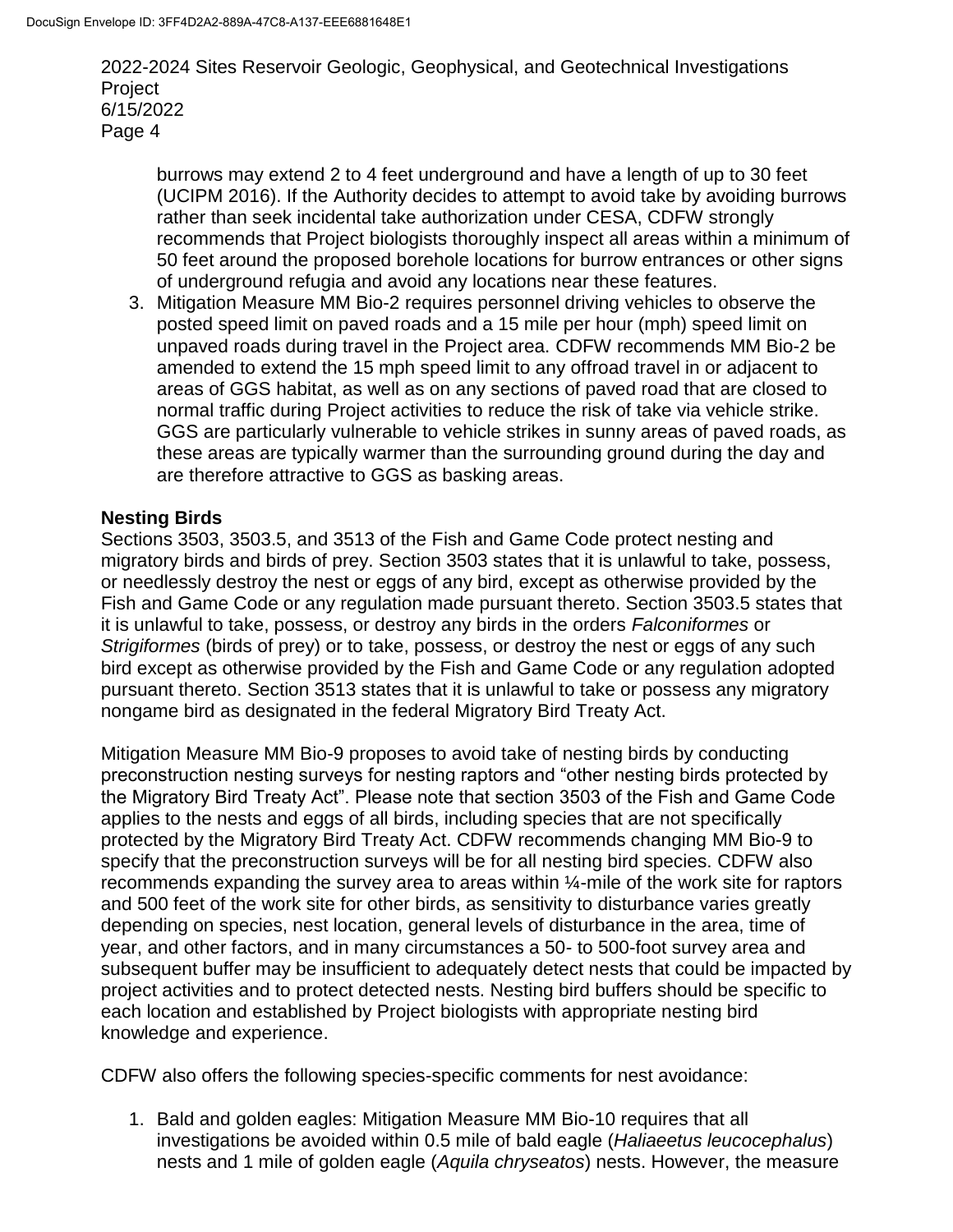does not include a survey requirement. To ensure that the Authority is able to identify the locations of such nests, CDFW recommends adding language requiring a preconstruction survey for bald and golden eagle nests in all accessible areas within 1 mile of the work sites.

- 2. Swainson's hawk: Mitigation Measure MM Bio-11 prohibits conducting investigations within 650 feet of a Swainson's hawk (*Buteo swainsoni,* SWHA) nest. CDFW typically recommends SWHA nests be given non-disturbance buffers of ¼ to  $\frac{1}{2}$  mile, although smaller buffers may be adequate in cases where the nest is located in an area with high ambient disturbance levels, is protected from line of sight by trees or topographical features, where the proposed activity is less likely to cause disturbance, and similar circumstances. CDFW recommends SWHA nests be avoided using a standard ¼-mile buffer except in cases where the project biologist has determined that case-specific circumstances warrant a smaller buffer.
- 3. Burrowing owl: Mitigation Measure MM Bio-12 requires burrowing owl (*Athene cunicularia*) burrows be avoided with a minimum of 250 feet during the nesting season (February 1 through August 31). CDFW's Staff Report on Burrowing Owl Mitigation (CDFG, 2012) recommends a minimum buffer of 200 meters (approximately 656 feet) around active burrows during the nesting season. To ensure adequate protection of nesting burrowing owls, CDFW recommends MM Bio-12 be changed to require a 200-meter buffer around active burrows during the nesting season except in cases where the project biologist has determined that case-specific circumstances warrant a smaller buffer.

# **Qualified Biologists and Reporting of Take**

The EA/IS requires USFWS approval of qualified biologists to conduct surveys for listed species. CDFW requests that the biologists' qualifications also be submitted to CDFW for review and approval for any state-listed species. Similarly, CDFW requests language requiring notification of observation and/or take of any state-listed species to CDFW be added to Mitigation Measure MM Bio-2.

# **ENVIRONMENTAL DATA**

CEQA requires that information developed in environmental impact reports and negative declarations be incorporated into a database which may be used to make subsequent or supplemental environmental determinations (Pub. Resources Code, § 21003, subd. (e)). Accordingly, please report any special-status species and natural communities detected during Project surveys to the California Natural Diversity Database (CNDDB). The CNNDB field survey form can be found at the following link:

https://www.wildlife.ca.gov/Data/CNDDB/Submitting-Data. The completed form can be submitted online or mailed electronically to CNDDB at the following email address: [CNDDB@wildlife.ca.gov.](mailto:cnddb@dfg.ca.gov)

# **FILING FEES**

The Project, as proposed, would have an impact on fish and/or wildlife, and assessment of filing fees is necessary. Fees are payable upon filing of the Notice of Determination by the Lead Agency and serve to help defray the cost of environmental review by CDFW.